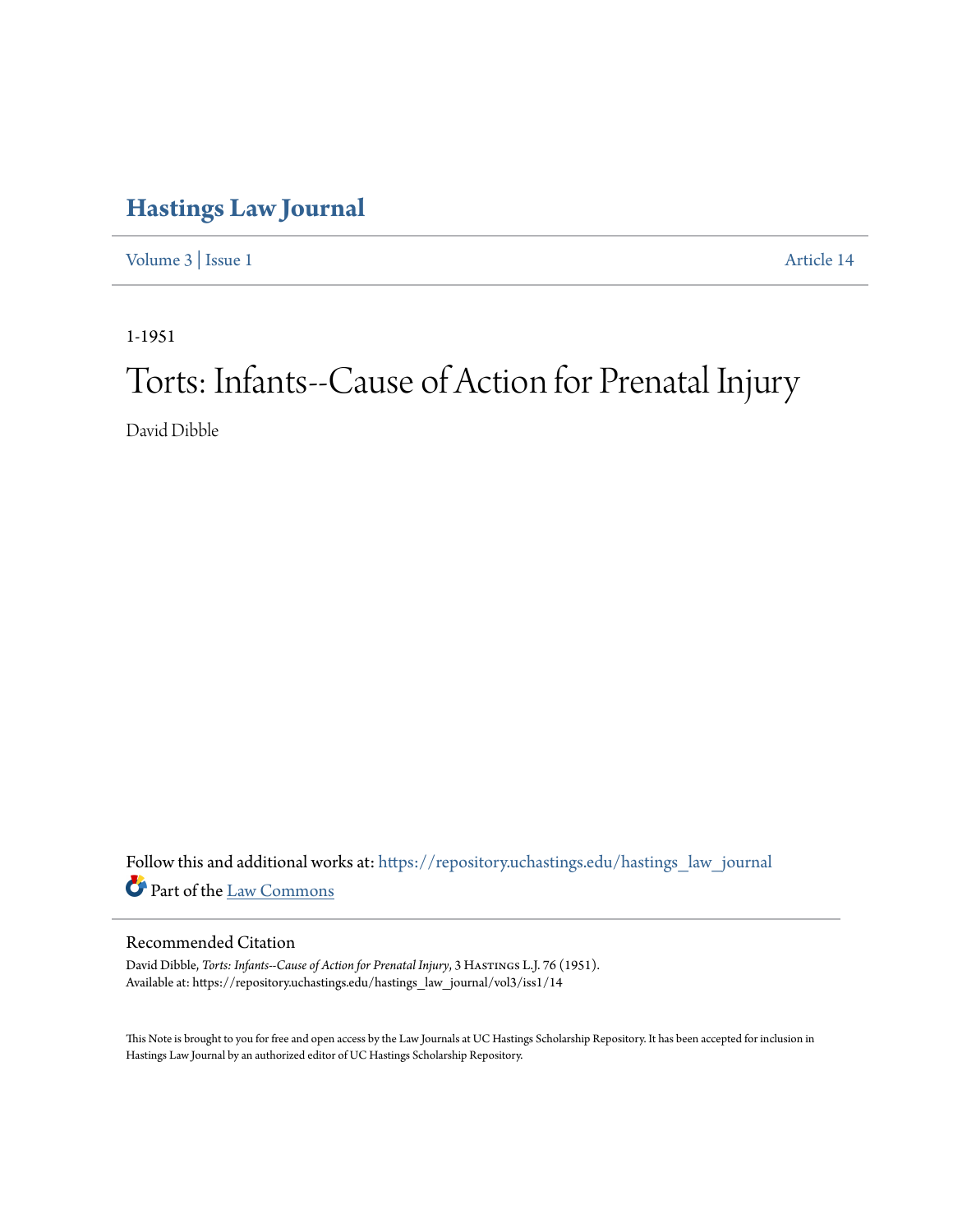task is one of giving effect to the legislative intent and to the purpose of the legislation. That is a matter of law to be decided by the judge and not a matter coming within the province of the trier of fact.<sup>17</sup>

In the instant case, the appellate court is content to pronounce the magic words "presumptive negligence" and then accept the trial court's conclusion that plaintiff was not negligent without examining the violation. There is found no discussion of the facts which constituted the alleged justification or excuse. While the appellate court mentions the rule that the facts which would constitute the excuse or justification must arise from circumstances beyond the control of the person charged with the violation, nowhere is it shown that such was the case here.

It is necessary to find a theory that recognizes the weight of legislative authority and at the same time is mindful of the separate functions of judge and jury. Granted there may be justifications or excuses but what these excuses are is a matter for the judge to decide. Since the jury is the trier of fact it then is for the jury in the first instance to decide what are the facts constituting the excuse. Since the judge decides the law to be applied, it is for the judge then to decide whether the facts as found by the jury come within the statute, or in other words, given a reasonable interpretation of the statute, whether the statute has really been violated.

It is submitted then that the judge should instruct the jury that if it finds certain facts to be so, then the statute is not violated and hence, no negligence can be predicated upon the apparent violation of the statute. It is also submitted that the burden of proving the mitigating circumstances be upon the person charged with the violation.

As Ezra R. Thayer stated in his article, "Public Wrong and Private Action": "Courts have no duty more important than a careful study of the whole statute on the subject in order to extract from it the declared legislative policy and whether the policy be enlightened or the reverse, its free acceptance will best preserve the dignity and the power of the court."<sup>18</sup>

*Wiley W. Manuel.*

TORTS: INFANTS-CAUSE OF ACTION FOR PRENATAL INJURY.-The Court of Appeals of Maryland decided that a child, born alive, has a cause of action for injuries sustained before birth.<sup>1</sup>

The plaintiff's mother was riding in an automobile when it was struck due to the alleged negligence of the defendants. At the time of the collision the plaintiff was unborn. It was alleged that as a result of the collision the plaintiff was prematurely born and permanently injured.

The plaintiff alleged that the defendants caused his injuries by their negligence at the time of the accident, and asked damages.

<sup>&</sup>lt;sup>74</sup>It is a question of law in each case whether the acts were in violation of the statute, or excepted therefrom, or if not excepted, whether liability without fault would be imposed by adopting the legislative standard. It is, of course, a question of fact whether the alleged acts occurred." Justice Traynor, Satterlee case.

*<sup>&</sup>quot;* 8 Supra, note **8.**

<sup>&#</sup>x27;Damassiewicz et al. v. Gorsuch et al., 79 A. 2d 550 (Md., 1951). There are a number of cases concerning the cause of action in the parent under wrongful death statutes where the child born<br>alive or dead. This note deals only with the cause of action in the child, living and suing for<br>its own benefit. See a note in wrongful death.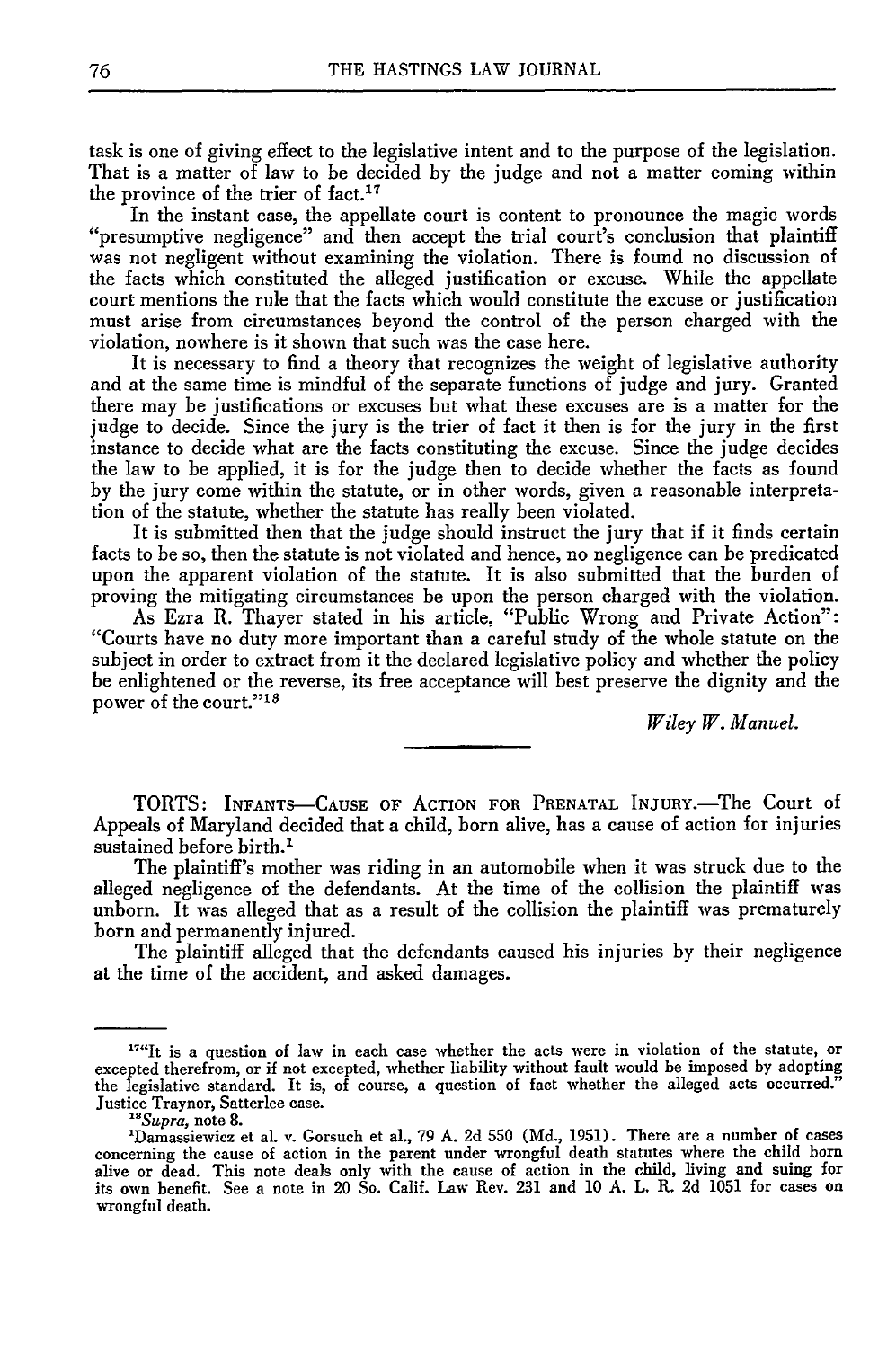The trial court sustained demurrers **by** the defendants stating that there was no cause of action.

The appellate court reversed the decision of the lower court. It stated, on the first determination of this point in Maryland, that the plaintiff, as a matter of common law, had stated a cause of action.

The Roman Law gave the child *in utero* rather extensive rights, stating: "He who is in the womb shall be protected as if alive whenever the advantage of the offspring is in question; but there shall be no advantage to others before he is born."<sup>2</sup> It did not, however, recognize him as an actual human being. "The actual *naciturus* is definitely not a person."'3

Modern civil law, as exemplified **by** the Swiss Code, follows the Roman Law. "Personality begins with birth; ends with death, but a child conceived has civil rights if born alive."<sup>4</sup>

In the field of torts the early common law is silent on this matter.<sup>5</sup> The Ecclesiastical and Admiralty courts used the civil law doctrine in part,<sup>6</sup> and early English statutes provided that anyone who wilfully caused miscarriage was guilty of manslaughter.7 After the Statutes of Uses and Wills it was possible to devise property to an unborn child.8 Thus it appears that the unborn child was protected **by** criminal and property law, but not **by** the law of torts.

**D'uring** the development of the early law there were no scientific facts upon which the separate existence of the infant in gestation could be based. It was generally assumed that the infant *in utero* was, as a matter of fact, part of the mother's bowels.9

The courts in America have generally denied recovery to an infant, born alive, for prenatal injuries on two grounds. First, there was no legal personality to which the law could attach a legal interest,10 secondly, proof would be too speculative, and there would be a multiplicity of fraudulent claims if such an interest were recognized.<sup>11</sup>

The foundation of the American decisions was an opinion **by** Justice Holmes in **1884,12** wherein recovery was denied on the grounds that there was no authority at common law for granting relief, and there was no legal personality in the unborn infant, to which a right could attach.

The problem which has given the courts the most trouble is that of finding legal personality. In those few cases which have granted relief, four points of development, at which legal personality could be deemed to start, have been considered.

The first is "conception." This is the civil law view, and has been adopted in some

'Digest, **I, 5, 7.** Albertson, "New Interests in the Law of Torts," **10** Calif. L. Rev. 461, 463. 'Ulpian, Dig. 25,4,1, **1**

"I BL. CoaM. **129-30.**

'GRAY, THE **RUmE ACNST PERPETUITIES,** see. **173.**

'Dictum **by** Coke in The Earl of Bedford's Case, folio **7 (1738).**

"°Bliss v. Passanisi, **95 N. E. 2d 206** (Mass. **1950);** Magnolia v. Coca Cola Bottling Co., 124 **Tex.** 347, **78 S.** W. **2d** 944, **97 A.** L. R. **1513 (1935) ;** Drobner v. Peters, **232 N.** Y. 220, **133 N. E. 567, 20 Å. L. R. 1503 (1921)**<br>11 Allaine – Stelesland

Allaire v. **St.** Luke's Hospital, 184 **Ill. 359, 56 N. E. 638 (1900).** See note, **10 A.** L. R. **2d 1051** (1949) for a collection of cases. See, also, Rest., Torts, sec. **869.**

"Deitrich v. The Inhabitants of Northampton, **138** Mass. 14 (1884).

<sup>&#</sup>x27;Swiss Civil Code, art. **31,** at **p. 608** (Weos **1951).** For an application of the civil law in the United States, see Cooper v. Blanck, 39,So. **2d 352** (La. **1923),** where a cause of action was granted. 'Justice Holmes' discussion in Deitrich v. Inhabitants of Northampton, **138** Mass. 14 **(1884).** 'See remarks of the court in Damassiewicz et al. v. Gorsuch et **al., 79 A. 2d 550 (Md. 1951).**